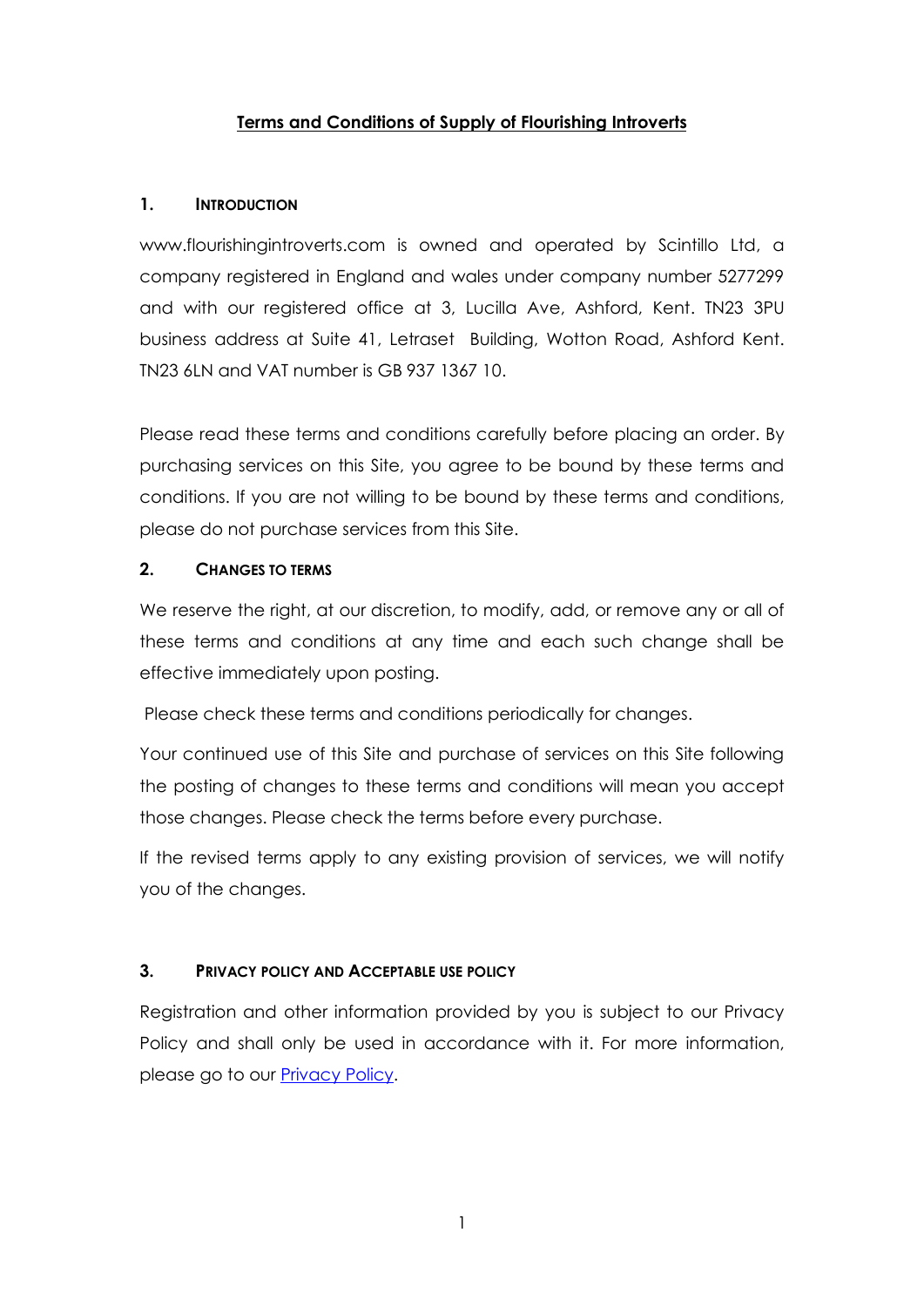# **4. AGE RESTRICTION**

You shall not purchase any services from our Site if you are below the age of 18 years old because under this age, you do not have legal capacity to enter into a contract.

# **5. ACCEPTANCE OF ORDER**

- 5.1 These Terms will become binding on you and us and a Contract will come into effect between you and us only upon our written acceptance of the order issued to you by email joanna@flourishingintroverts.com or when we contact you to tell you that we are able to provide the services or products to you. We are not bound by the order unless we accept it in writing.
- 5.2 If there is any conflict between these Terms and any term of the order, the order will take priority.

## **6. ENTIRE AGREEMENT**

These Terms and the Privacy Policy constitute the entire agreement between you and us and supersedes all previous agreements, promises, assurances, warranties, representations and understandings between us, whether written or oral, relating to its subject matter.

# **7. REPRESENTATIONS**

- 7.1 You acknowledge and agree that by entering into this Contract with us you do not rely on any statement, representation, assurance or warranty (whether made innocently or negligently) that is not set out in these Terms or the Privacy Policy.
- 7.2 You shall not have any claim for innocent or negligent misrepresentation against us based on any statement in this Contract.
- 7.3 Except as expressly stated in these Terms, we do not give any representation, warranties or undertakings in relation to the services. Any representation, condition or warranty which might be implied or incorporated into these Terms by statute, common law or otherwise is excluded to the fullest extent permitted by law.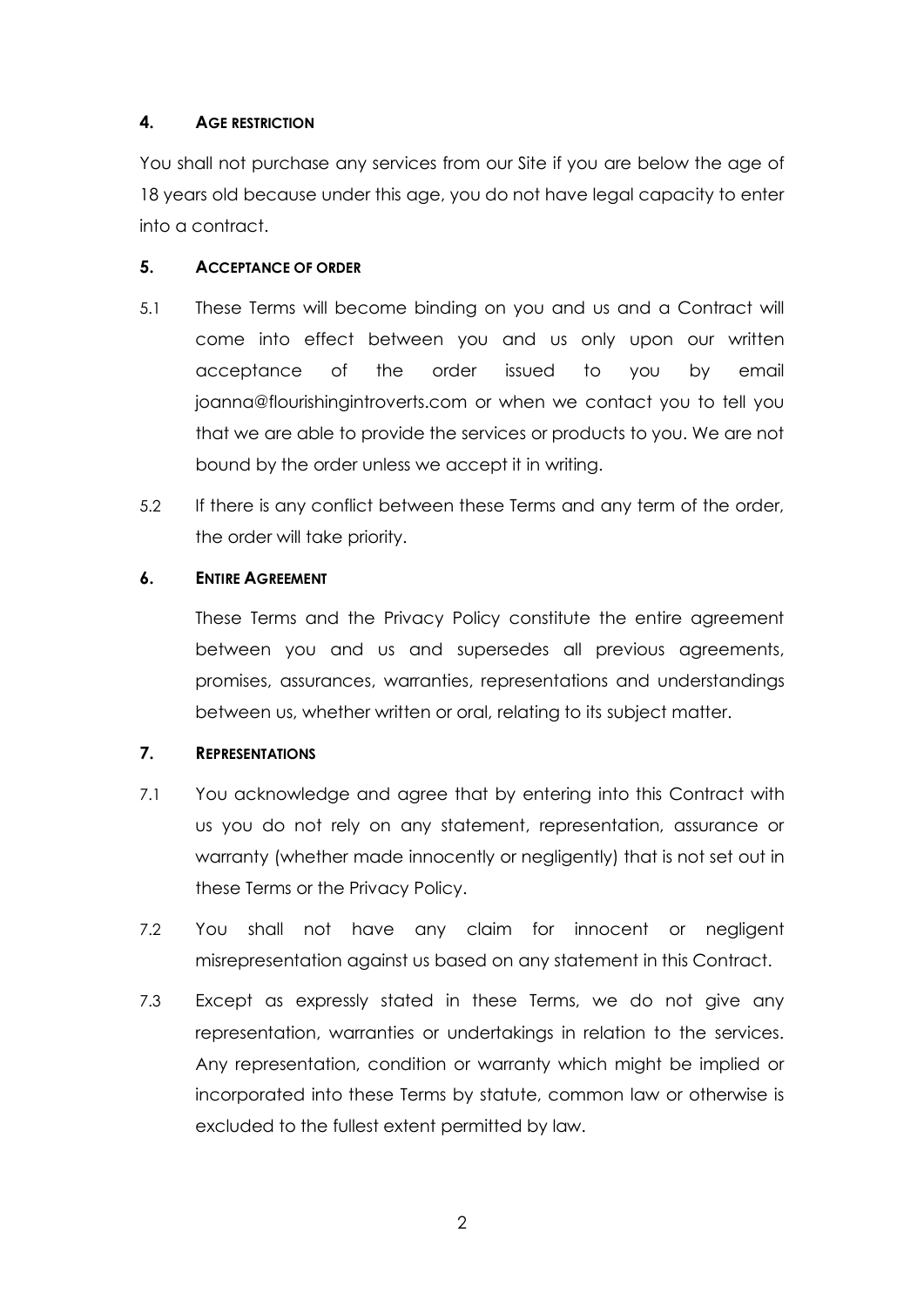#### **8. PROVISION OF SERVICES**

- 8.1 We will supply the services to you from the date set out in the order for the period set out in the order.
- 8.2 We will make every effort to provide the services on time. However, there may be delays due to an Event Outside Our Control. See clause 14 below for our responsibilities when an Event Outside Our Control happens.
- 8.3 We will need certain information from you that is necessary for us to provide the services, for example, first name, email address and billing information We will contact you in writing about this. If you do not, after being asked by us, provide us with this information, or you provide us with incomplete or incorrect information, we may suspend the services by giving you written notice. We will not be liable for any delay or nonperformance where you have not provided this information to us after we have asked. If we suspend the services under this clause 8.3, you do not have to pay for the services while they are suspended, but this does not affect your obligation to pay any invoices we have already sent you.
- 8.4 We may have to suspend the services if we have to deal with technical problems, or to make improvements agreed between you and us in writing to the services. We will contact you to let you know in advance where this occurs, unless the problem is urgent or an emergency. You do not have to pay for the services while they are suspended under this clause 8.4 but this does not affect your obligation to pay for any invoices we have already sent you.
- 8.5 If you do not pay us for the services when you are supposed to, we may suspend the services with immediate effect until you have paid us the outstanding amounts (except where you validly dispute an invoice). We will contact you to tell you this. This does not affect our right to charge you interest.
- 8.6 If we supply a product to you as part of the services (such as a report, a CD, a DVD, an e-book or any other form of digital content or any other type of product whatsoever), we will own the copyright, design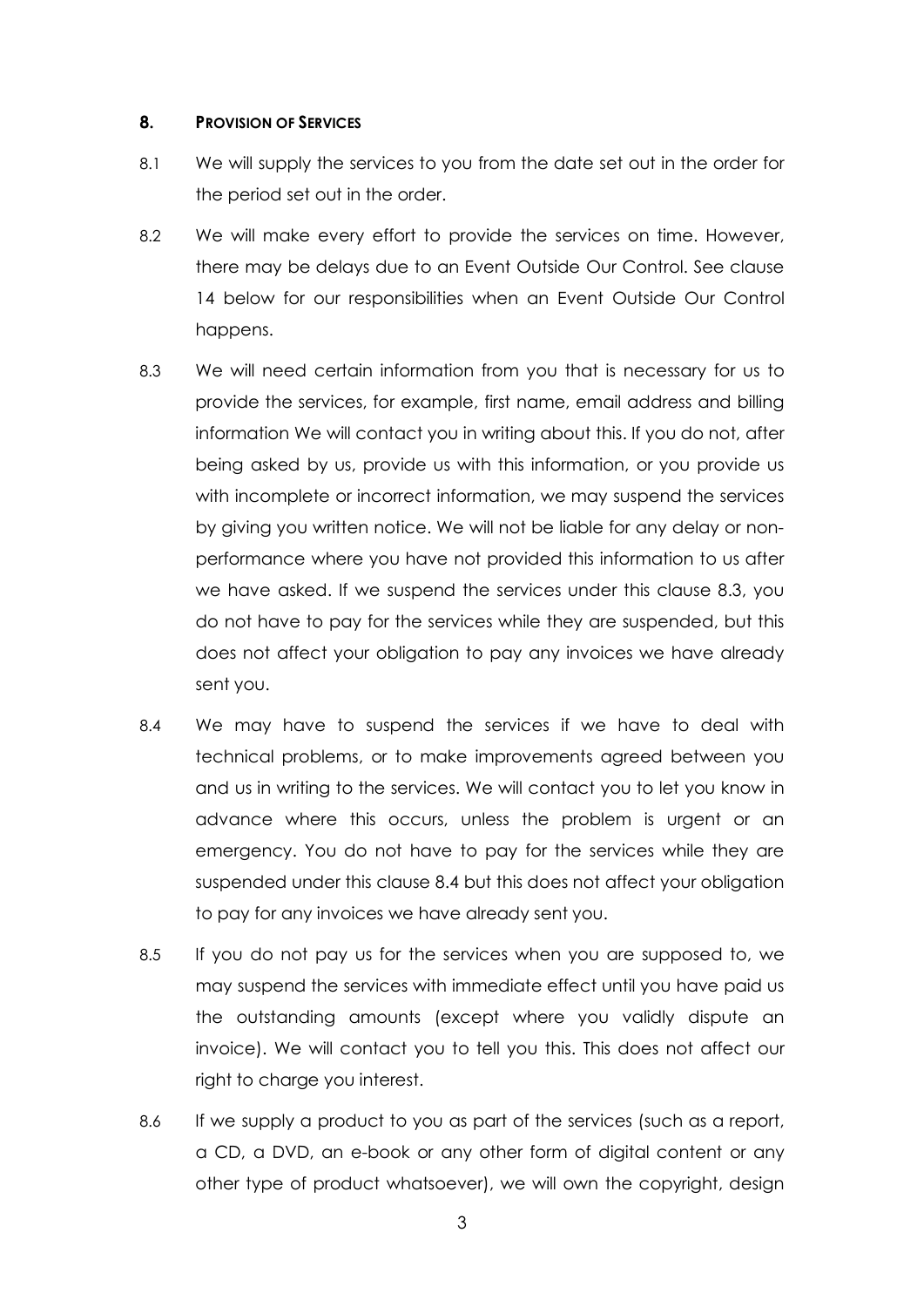right and all other intellectual property rights in such product and any drafts, drawings or illustrations we make in connection with the product for you.

### **9. IF THERE IS A PROBLEM WITH THE SERVICES**

- 9.1 In the unlikely event that you are not happy with the services:
	- a) please contact us and tell us as soon as reasonably possible;
	- b) please give us a reasonable opportunity to repair or fix any defect; and
	- c) we will use every effort to solve the problem within 7 days.
- 9.2 As a consumer, you have legal rights in relation to services not carried out with reasonable skill and care. Advice about your legal rights is available from your local Citizens' Advice Bureau or Trading Standards office. Nothing in these Terms will affect these legal rights.
- 9.3 Before we begin to provide the services, you have the following rights to cancel our services:
	- a) Subject to clause 9.4 below, you may cancel any order for services at any time within 14 days of the date of our email confirmation of your order by using the Form of Cancellation https://quiet.flourishingintroverts.com/formofcancellation. We will confirm your cancellation in writing to you;
	- b) if you cancel an Order under clause 9.3 (a) and you have made any payment in advance for services that have not been provided to you, we will refund these amounts to you;
	- c) however, if you cancel an order for services and we have already started providing the services by that time, you will pay us any costs we have reasonably incurred in providing part of the services, and this charge will be deducted from any refund that is due to you or, if no refund is due to you, invoiced to you. We will tell you what these costs are when you contact us. However, where you have cancelled an order because of our failure to comply with these Terms (except where we have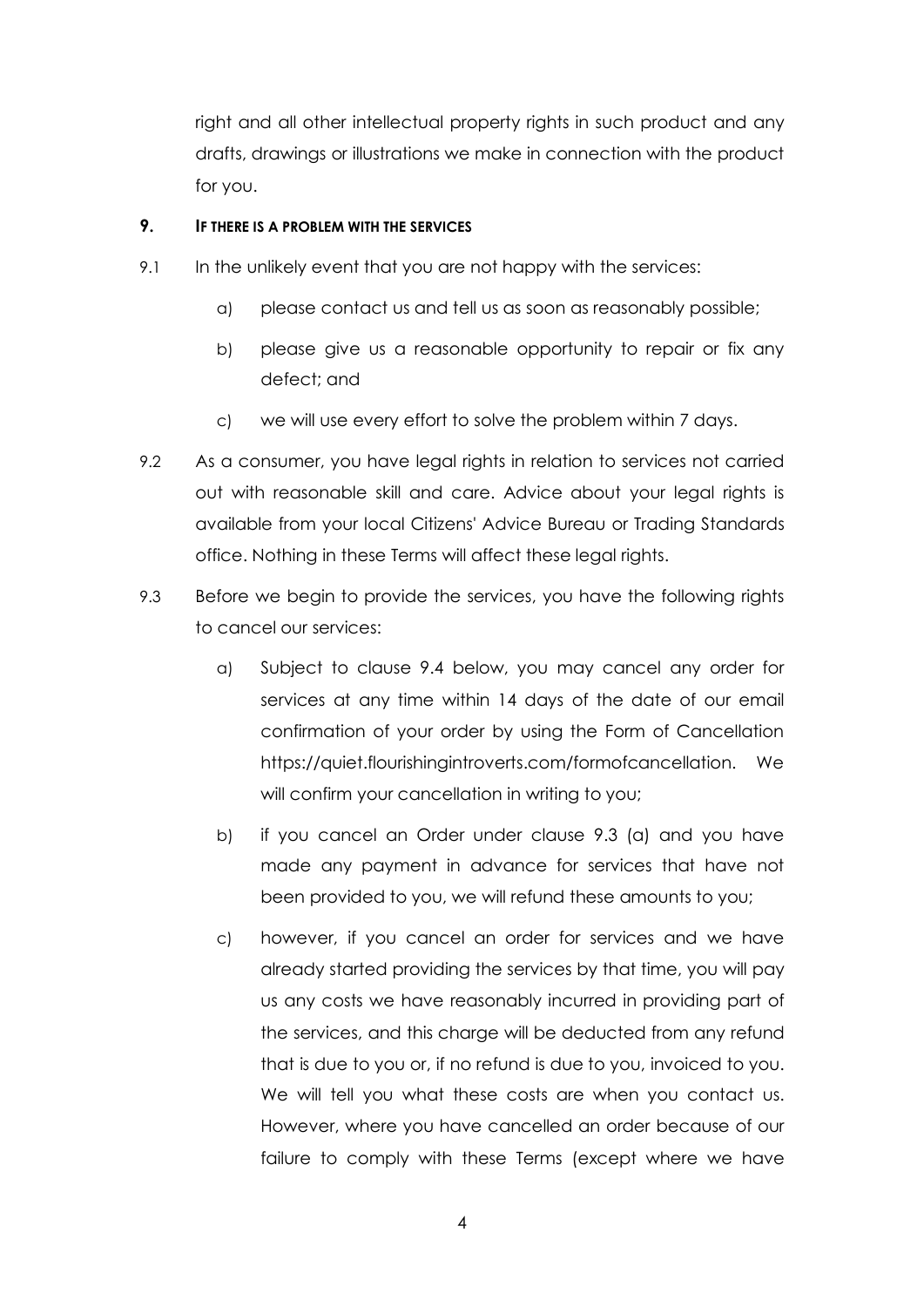been affected by an Event Outside Our Control), you do not have to make any payment to us.

9.4 If we have completed providing the services, you have no right to cancel, even if this is within 14 days of our email confirmation of your order.

### **10. TERMINATION**

- 10.1 We may terminate the contract for services at any time with immediate effect by giving you written notice if:
	- a) you do not pay us when you are supposed to. This does not affect our right to charge you interest on late payment; or
	- b) you break the contract in any other material way and you do not correct or fix the situation within 14 days of us asking you to in writing.
- 10.2 You may terminate the contract for services at any time with immediate effect by giving us written notice if we break the contract in any material way and do not correct or fix the situation within 14 days of you asking us to in writing.

### **11. PRICE AND PAYMENT**

- 11.1 Prices of the services are specified on our Site and confirmed on the checkout page. We may change our prices any time, but that will not affect the prices for confirmed orders.
- 11.2 Our prices are inclusive of VAT. However, if there is a change in the rate of VAT between the date of the order and the date of delivery or performance, the rate of VAT that you pay will be adjusted, unless you have already paid full purchase price prior to the change in the rate of VAT takes effect.
- 11.3 Despite our best efforts, there may be incorrect prices on some of the services. If the correct price is less than a price shown on our site, the lower amount will be charged. If the correct price is higher than the price specified on our site, we will inform you of this and ask whether you wish to continue with the order with the actual higher price. If the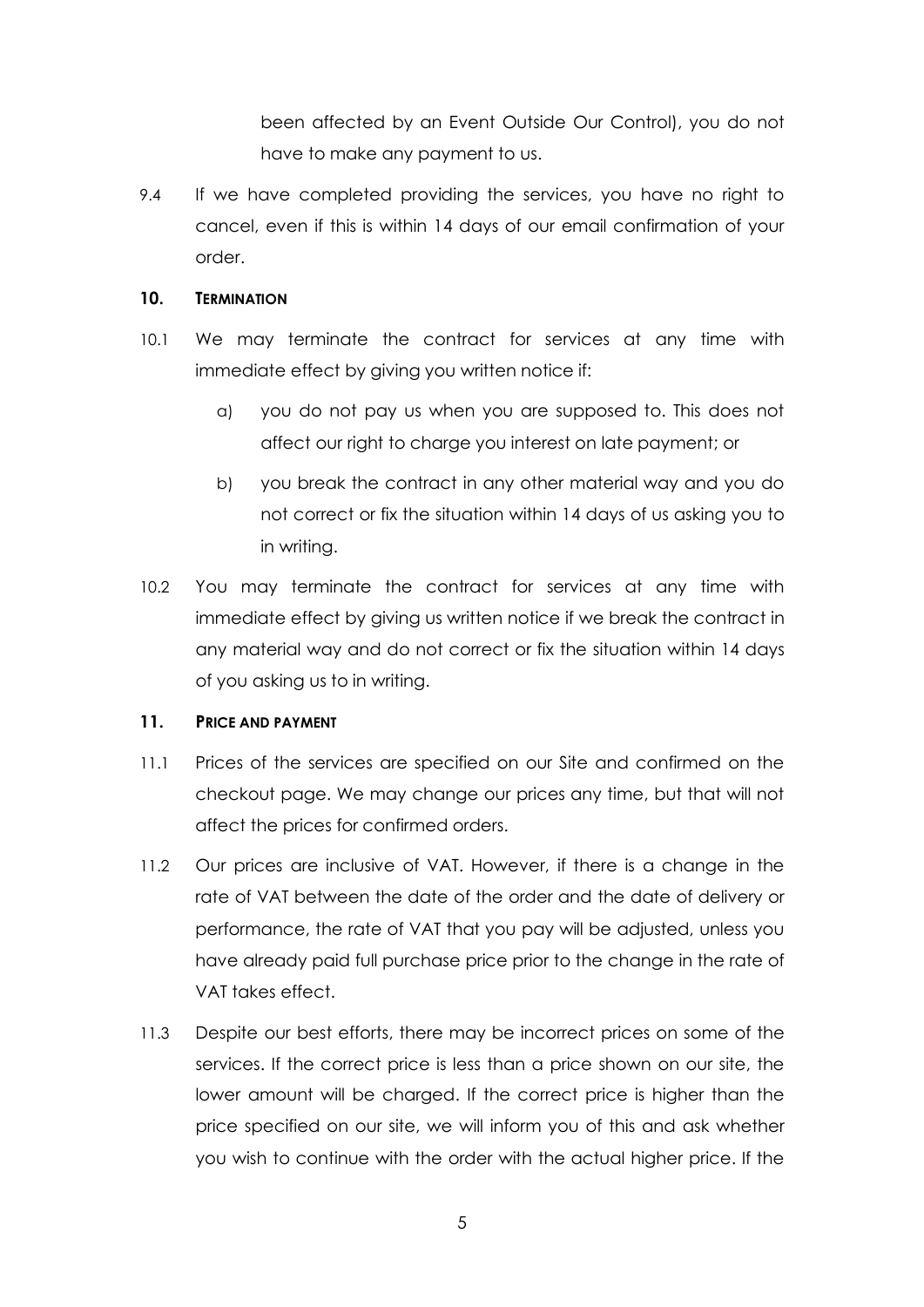error in price is obvious, unmistakeable and mispricing could have been recognised reasonably by you, we will not be liable to provide the services or products to you at the lower price that was incorrect.

- 11.4 Payment for services is to be made in advance by credit or debit card [or Paypal] except where agreed otherwise in writing between us. We accept payment with Visa, Mastercard & American Express.
- 11.5 If you do not make any payment due to us by the due date for payment, we may charge interest to you on the overdue amount at the rate of 3% a year above the base lending rate of Barclays Bank from time to time. This interest shall accrue on a daily basis from the due date until the date of actual payment of the overdue amount, whether before or after judgment. You must pay us interest together with any overdue amount.

#### **12. LIMITATION OF LIABILITY**

12.1 We are responsible for loss or damage you suffer that is a foreseeable result of our negligence or our breach of the Terms, but we are not responsible for any loss or damage that is not foreseeable. Loss or damage is foreseeable if it is an obvious consequence of our breach or if it was contemplated by you and us at the time we entered into this contract.

### 12.2 Exceptions to Limitation of Liability

Our liability does not exclude or limit in any way:

- (a) fraud or fraudulent misrepresentation;
- (b) death or personal injury caused by our negligence or the negligence of our employees, agents or subcontractors;

### **13. CIRCUMSTANCES BEYOND OUR CONTROL**

- 13.1 If there is failure to perform, or delay in performance of any of our obligations under these Terms due to Circumstances Beyond Our Control, we will not be liable for such failure.
- 13.2 Circumstances Beyond Our Control include any act or event beyond our reasonable control, including without limitation lock-outs, strikes, or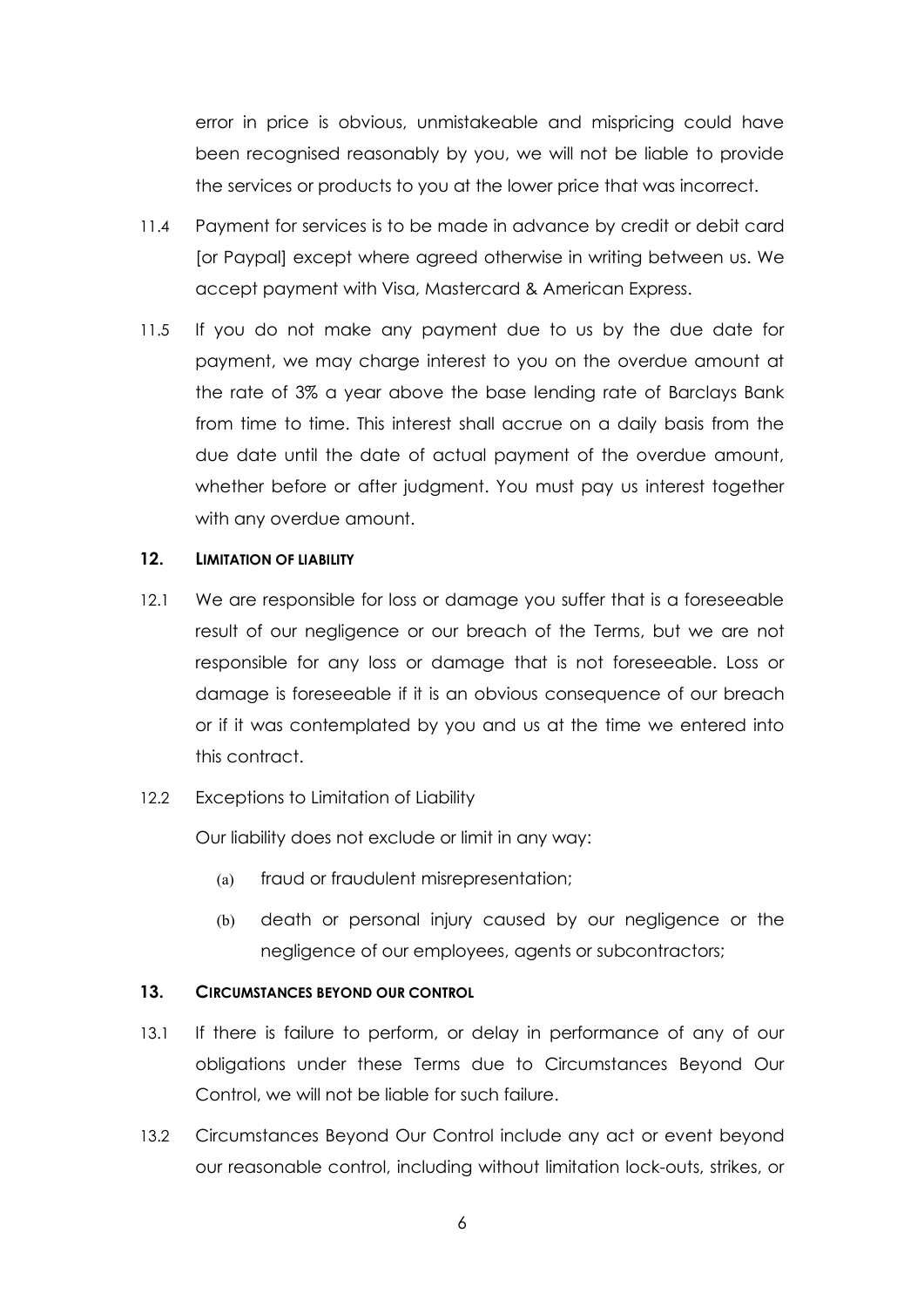other industrial action by third parties, riots, civil commotion, terrorist attack or threat of terrorist attack, invasion, war (whether declared or not) or threat or preparation for war, explosion, fire, flood, storm, subsidence, epidemic, earthquake, or other natural disaster, or failure of private or public telecommunications networks.

- 13.3 If any Circumstances Beyond Our Control affects the performance of our obligations under these Terms:
- 13.4 you will be notified as soon as reasonably possible; and
- 13.5 the time for performance of our obligations will be extended and our obligations under these Terms will be suspended for the duration of the Circumstances Beyond Our Control.
- 13.6 If Circumstances Beyond Our Control occur and continue for more than [30] days and you do not wish us to provide the services, you may cancel the contract. We may cancel the contract if the Circumstances Beyond Our Control continues for more than [30] days.

### **14. NOTICE**

- 14.1 Any notice to us should be in writing and sent to us by e-mail, by hand, or by post to Scintillo Ltd at Suite 41, Letraset Building, Wotton Road, Ashford Kent. TN23 6LN and/or [Joanna@flourishingintroverts.com.](mailto:Joanna@flourishingintroverts.com)
- 14.2 Any notice to you will be in writing by e-mail, by hand, or by pre-paid post to the address you provided us with on the order.

#### **15. MISCELLANEOUS**

- 15.1 We may assign our rights and obligations under these Terms to any another person. If there is any such assignment of rights and obligation, we will inform you in writing or by email.
- 15.2 You cannot transfer your rights and obligations under these Terms to any another person without our written approval.
- 15.3 This contract is only between you and us. No other third person shall have any rights to enforce any terms.
- 15.4 Each paragraph of these Terms are separate and distinct form other. If any court or relevant authority determines any clauses of these Terms is